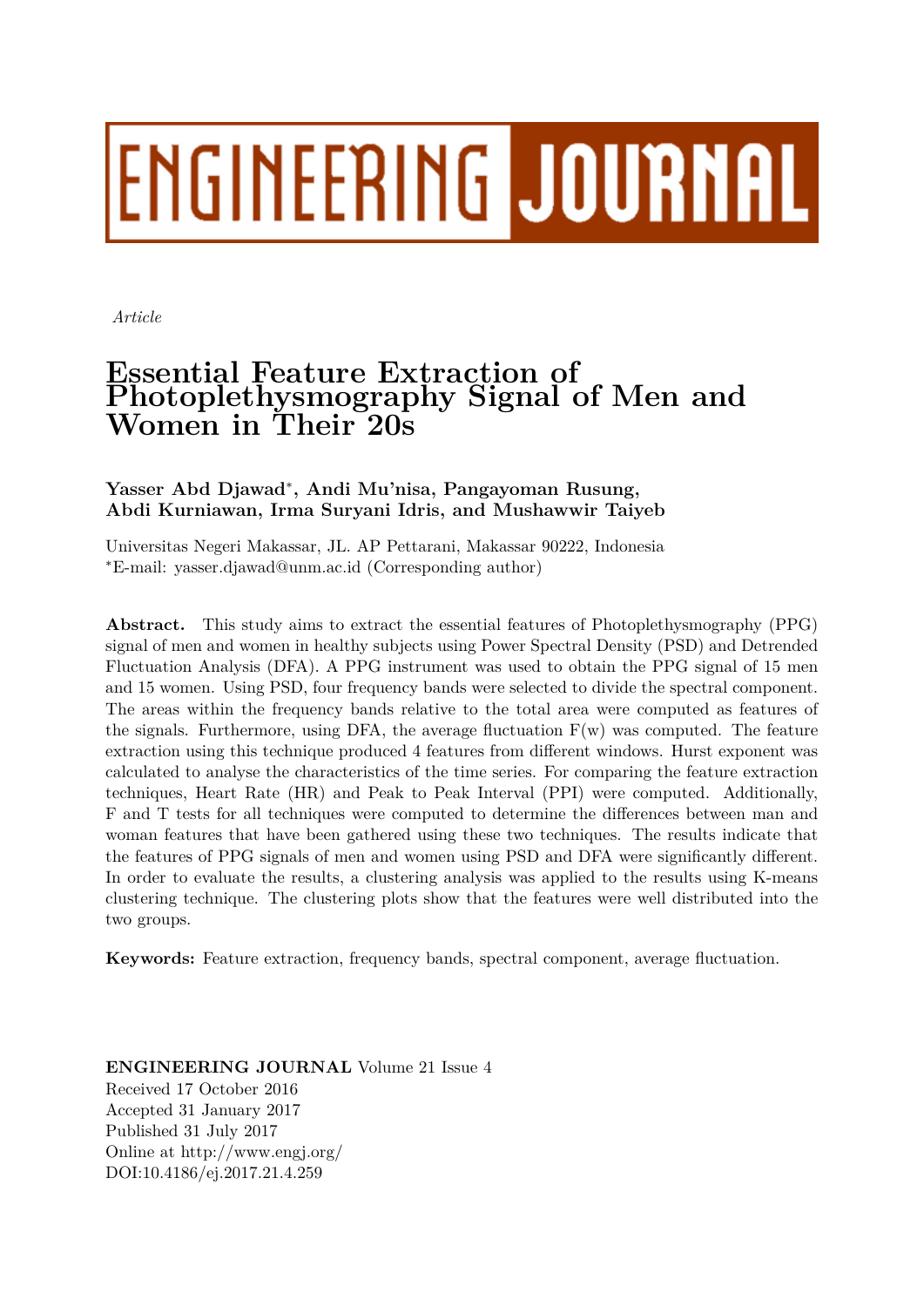#### **1. Introduction**

The measurement of blood volume is normally conducted *in vivo* using a technique called chamberplethysmography. In order to conduct the experiment, the technique uses a chamber which makes the measurement need a plenty of space and complex measurement. However, in some cases, a simple technique that provides an immediate and advancement analysis is required. A non-invasive technique is used to obtain the blood volume changes called photoplethysmography (PPG). A PPG measurement device consists of an infra-red light source and a photo-detector. The infra-red light is illuminated through the skin. The penetration depth of light depends on the absorption and scattering coefficients of tissue. Therefore, the use of an infra-red light is preferred since it is more stable over time compared to red light [1]. The PPG instrument can be used in two modes, reflection mode and transmission mode. In the reflection mode, the light source and the photo-detector are placed side by side. The infra-red light is illuminated to the skin and the reflection light from tissue and bones is accepted by a photo-detector. Meanwhile in the transmission mode, the light is illuminated through the skin and detected by a photodetector, which means that the light source and the photo-detector are facing each other. The light intensity accepted by the photo-detector represents the blood volume and the heart rate [2].

The PPG signal has a fundamental frequency of around 1 Hz. However, it has unequal periods. The PPG signal consists of pulsatile waveforms and DC components. The pulsatile waveforms related to the heart rate and the DC component represent the tissues and the average of blood volume [2]. A considerable number of studies on the processing of PPG signals using statistical and theory of non-linear dynamical analyses have been carried out [3, 4, 5, 6]. In addition, several time series analyses have increasingly been introduced to analyse the PPG signal, including fractal analysis. The fractal analysis provides an ability to measure the pattern behaviour of the time series and serial correlation over time windows [7]. Some of those fractal analyses introduce a Hurst exponent *H* which indicates the level of autocorrelated properties of the time series. One of these techniques is Detrended Fluctuation Analysis (DFA) [8].

There are increasing concerns about the differences of internal organ characteristics of men and women. Multiple factors have been cited by researchers to obtain the gender related differences of internal organs. [9] found that Body Mass Index (BMI) of men is higher than that of women. Using different approaches, numerous studies have attempted to explain the differences of the cardiovascular system of men and women, including Heart Rate Variability (HRV) or Heart Rate (HR). These previous studies have reported the relationships between the HRV or HR of ECG signals with the gender-related differences. All research findings indicate that there are significant differences of HRV parameters between men and women. [10] define that the high frequency heart rate fluctuation of men is greater than that of women in young subjects, and the heart rate dynamics of women is more complex than that of men. [11] also found that men in younger group (29-46 years old) had higher HRV parameters compared to women. Meanwhile there were no significant differences in the older group (64-74 years old). [12, 13] observed considerable differences between HRV parameters of men and women where the HRV parameters are higher in men. However, the features of PPG signal of men and women are still under explored. They have not been much investigated by researchers.

The HRV analysis is the most common analysis of cardiovascular system. PPG-HRV analysis was introduced as an alternative to analyse the PPG signal. [14, 15] applied HRV analysis to the PPG signal after pre-processing the PPG signal. Two features of HRV parameters (SDNN and rMSSD) could be extracted using this technique. However, according to the ECG-HRV analysis, only SDNN parameter value has a significant difference between men and women while there is no difference of rMSSD between men and women [12, 13]. Further research has reported that PPG-HRV technique generates unsatisfying results [16]. Previous studies have revealed the presence of fractal components in PPG signal [17, 18]. In particular, [19] applied DFA to PPG signal to study the hemodialysis of patients with diabetes mellitus by analysing the change of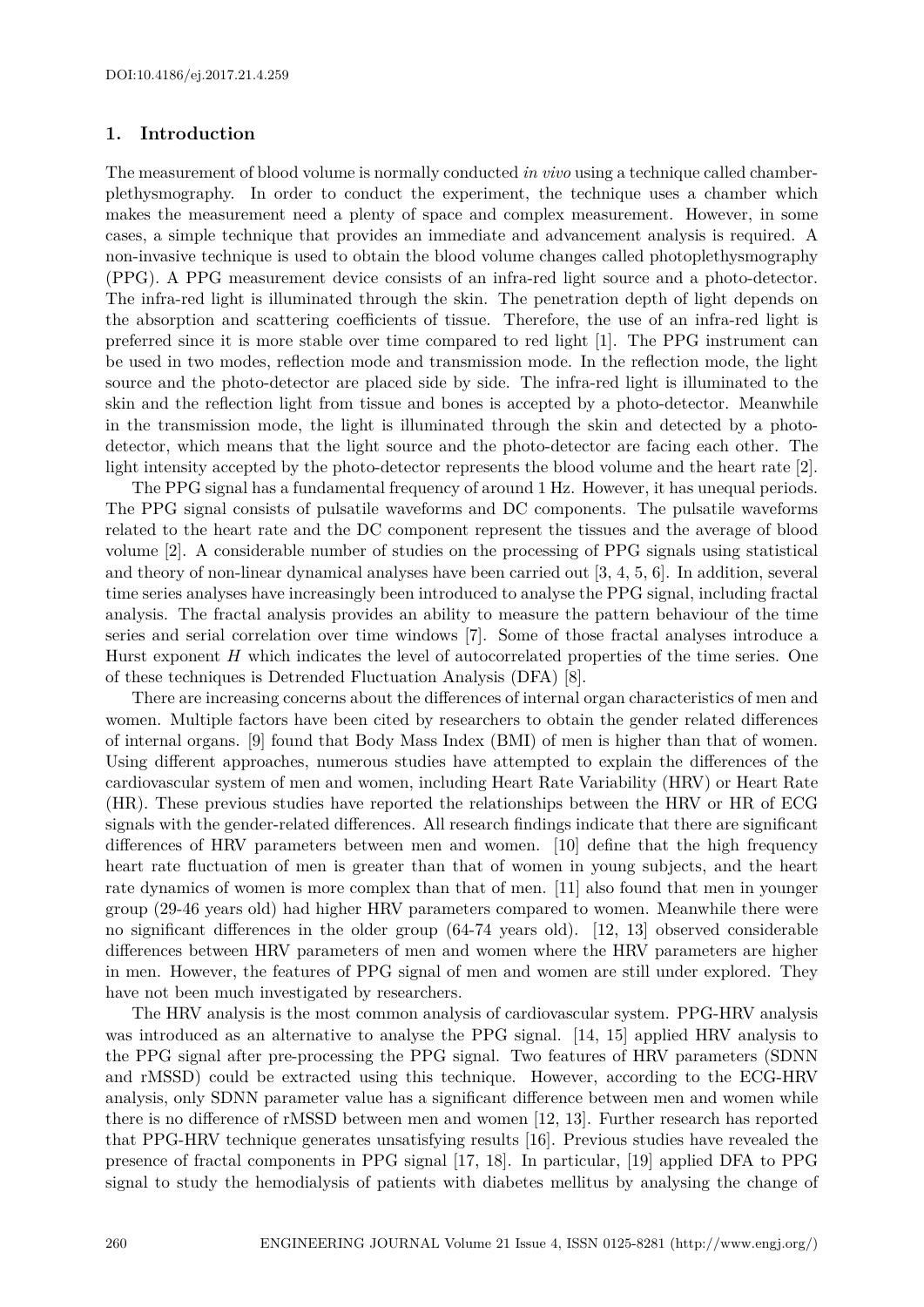

Fig. 1. The block diagram of PPG system which consists of infra-red sensor, filter and amplifier.

scaling exponent  $\alpha$ . Fractal signal analysis has also been applied to a number of bio-signals to obtain important information, such as [20] who investigated the number of fractal component in human EEG signals using Coarse Graining Spectral Analysis (GCSA). [21] analysed EEG signals of 19 outpatients during hypnotising period using DFA. The use of DFA to discriminate EEG, EOG, EMG and ECG signals of sleep stages and sleep apnea severity was demonstrated by [22]. Therefore, this study focuses on extracting more features of the PPG signal of the gender-related differences using PSD and DFA.

### **2. Methods**

#### **2.1. Instrumentation**

The PPG measurement was conducted using an infra-red sensor (HRM-215E) connected series with two stages of filter and amplifier. The sensor was connected to a High Pass Filter (HPF) with frequency cut off (*fc*) of 0.5 Hz to attenuate the DC component from the sensor and to avoid the PPG signal from going to the saturation mode. The output of HPF was connected to the first stage of active filter which consists of an op-amp based active Low Pass Filter (LPF) with frequency cut off of 3.4 Hz and gain (*A*) of 48. In order to pull down the swing output from the first stage, a similar HPF was placed before the second stage. The second stage filter and amplifier were connected to this HPF. Thus, the overall gain was approximately 2300. The last stage was an op-amp based buffer with a unity gain to match the impedance to the following instrument. Analog output of the PPG measurement device was connected to Arduino Uno for data acquisition with a transfer rate of 9600 bit per second. Arduino uno was connected to a laptop for saving the data as a csv (comma separate values) file for analysis using R language.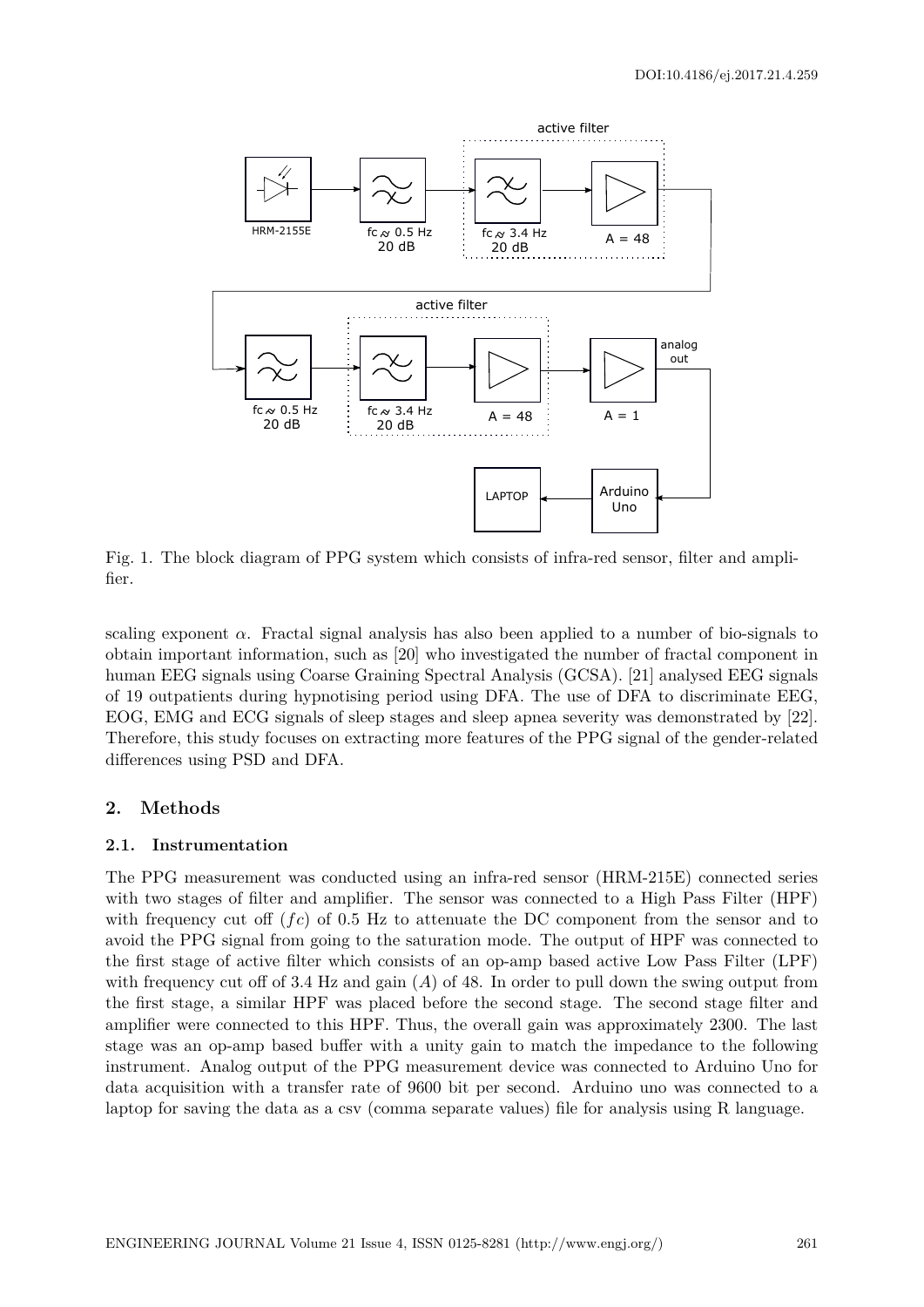

Fig. 2. Peak to Peak Interval is the width between the peaks of PPG signal.

#### **2.2. Subjects**

The data acquisition involved two experimental groups of healthy man and woman volunteers who were between 20 and 25 years old since they provide strong emotional strain and less disease [23, 24]. Each group consists of 15 volunteers. During data acquisition, the two groups were seated comfortably and their left hand was bent down on a table with an angle of  $130^o \pm 5^o$  in a room with a temperature of 26-28*o*C. The data were recorded for 5 minutes as suggested by [25] for data processing using frequency domain method to the tip of the subject's left finger. Before the PPG pulse waves were acquired, the systolic and diastolic arterial blood pressure of the volunteers were taken. Subjects who smoked, had their period and took medications were excluded from this data acquisition. In this study, screening blood tests were not conducted. The procedure of data acquisition had been approved by the local Ethics Committee.

#### **2.3. Heart Rate and Peak to Peak Interval**

Heart rate (HR) is the number of heartbeat in a minute when contractions occur. The HR of adults when taking a rest is 60 to 100 beats per minute (bpm). Some factors that may affect HR are body position, body size and medication used. Heart rate is calculated using this formula :

$$
bpm = \frac{Sampling\ rate}{(peak(i+1) - peak(i))} * 60;
$$
\n(1)

Peak to Peak Interval (PPI) is the width between two peaks as shown in Figure 2. The PPI represents cardiac beat-to-beat interval of PPG signal.

#### **2.4. Power Spectral Density**

In this study frequency domain analysis was conducted because in order to compute the parameters, it only needs short-time recording compared to time domain method [25]. To compute the frequency domain parameters, Power Spectral Density (PSD) analysis was used. PSD reveals the distribution of power signal over frequency, which can be defined as :

$$
S_{xx} = \lim_{T \to \infty} \mathbf{E}[|\hat{x}_T(\omega)|^2]
$$
 (2)

where  $\hat{x}_t(\omega)$  is Fourier transform of signal  $x(t)$ .

#### **2.5. Detrended Fluctuation Analysis**

DFA is a statistical technique for scaling long range correlations in a time series [8]. Consider, a 1-D time series  $X(i)$ , i=1,...,N, where N is the length of the time series. The integrated time series can be computed using the following formula :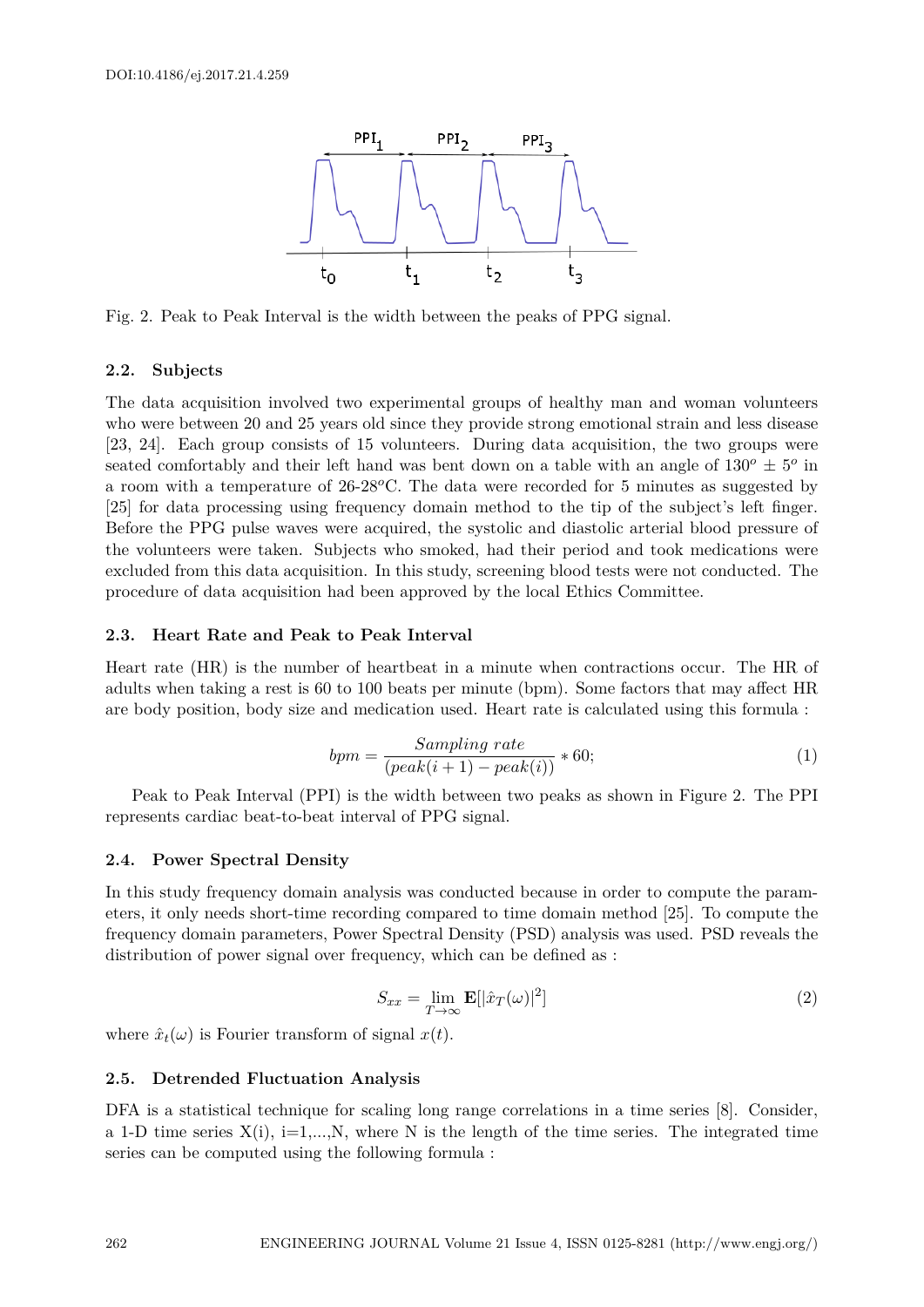

Fig. 3. The method of DFA with a width of window. Similar method repeats for various width of window(*w*).

$$
y(k) = \sum_{i=1}^{N} (X(i) - X_{avg})
$$
\n(3)

where  $X_{avg}$  is the mean value of the time series  $X(i)$ . The time series is divided into several windows (or segments) with width *w*. To determine the width of the windows *w*, the smallest value must be chosen to begin and the average fluctuation  $F(w)$  of the signal is computed according to :

$$
F(w) = \sqrt{\frac{1}{N} \sum_{k=1}^{N} (y(k) - y_n(k))^2}
$$
 (4)

The process is repeated for all considered *w* and it ends on the largest desirable value like *N/*2 [7]. In each window, a double logarithmic graph, *log F*(*w*) vs *log w*, is created to retrieve best approximation of data trend or linear approximation of the data between these two parameters by applying standard least square regression as shown in Figure 3. Hurst exponent (H) is a way to identify the autocorrelation in a time series. H values are divided by three categories. A value of 0.5 indicates an uncorrelated data or that the time series does not have previous value (no memory). Meanwhile, values of  $0 < H < 0.5$  indicate that time series has a negative autocorrelation and values of 0*.*5 *< H <* 1 indicate a positive autocorrelation of time series. The value of Hurst exponent describes the power-law correlation and the smoothness of time series [8].

#### **2.6. F-Test and T-Test**

In order to determine the difference between the features of men and the feature of women, F-test and T-test (two tailed) were performed for each window. The tests were performed to analyse the difference of men and women features, from PSD and DFA computation. The following formula is used for T-test :

$$
T = \frac{\bar{Y}_1 - \bar{Y}_2}{\sqrt{s_1^2/N_1 + s_2^2/N_2}}
$$
\n(5)

where  $\bar{Y}_1$  and  $\bar{Y}_2$  are the sample means,  $s_1$  and  $s_2$  are the standard deviations of the samples and  $N_1$  and  $N_2$  are the sample sizes. The results of p-value from F-test indicates whether the variances of the two groups of data are equal or not. When the p-value  $> 0.05$ , it is assumed that the variances are equal and if the p-value *<* 0.05 then it is assumed that the variances are not equal. Based on the F-test, the T-test is conducted. When p-value of T-test *<* 0.05 then it is assumed that the data are different.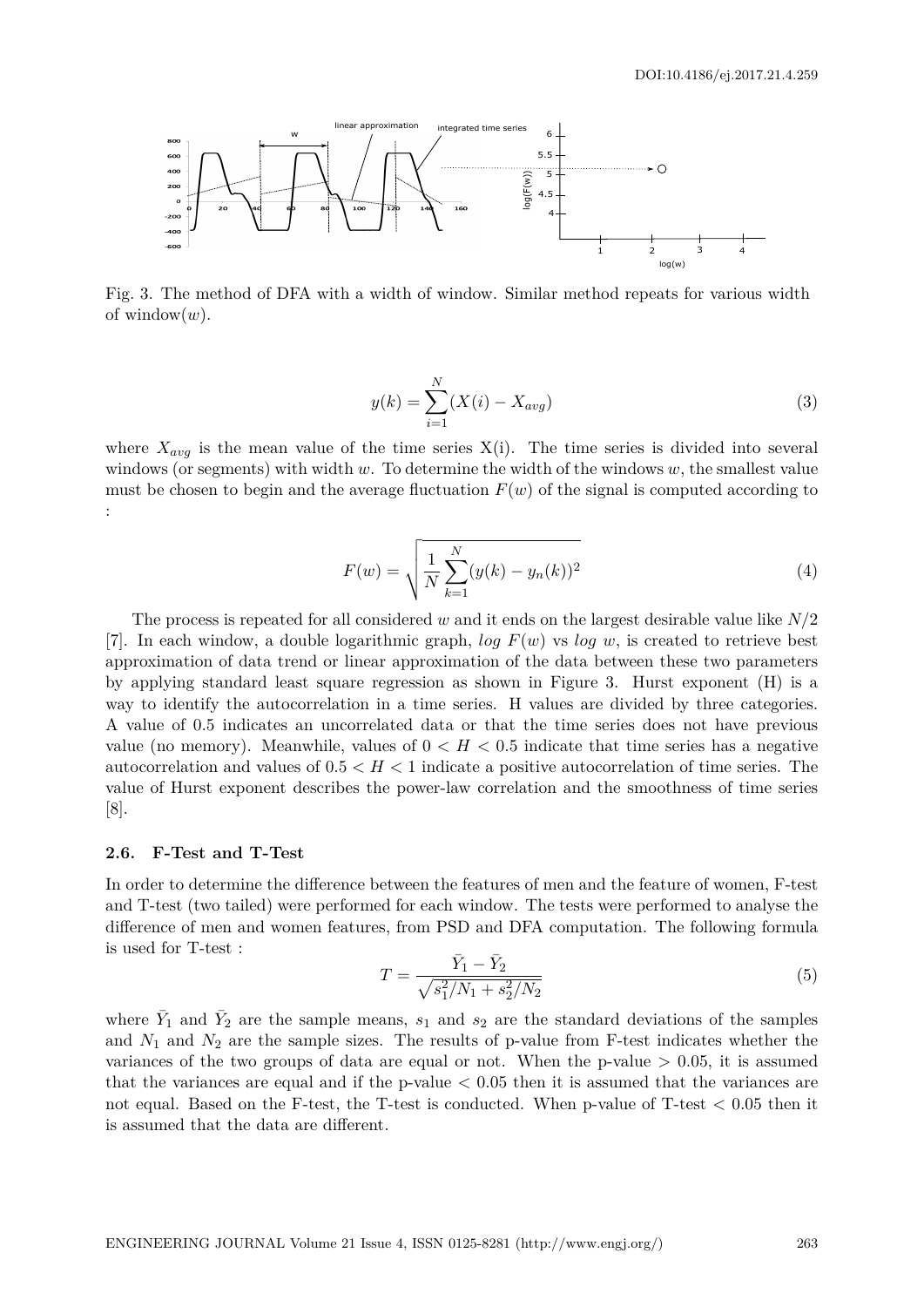#### **2.7. K-means Clustering**

Clustering is a process to collect data that have similar characteristics into sets of groups. One of the clustering techniques is K-means clustering. K-means algorithm puts the data point in a dimensional space into K clusters. Each cluster is parameterized by its means (**m**(*k*) ). K-means clustering algorithm is described as follows:

#### **Algorithm 1** K-means algorithm

- 1: Choose K means **m***<sup>k</sup>* that represent centroids
- 2: **repeat**
- 3: assign all data points to the closest centroids in the form K clusters

$$
k^{(n)} = \underset{x}{\operatorname{argmin}} d(\mathbf{m}^{(k)}, \mathbf{x}^{(n)})
$$
(6)

- 4: when all data points have been assigned, recalculate the centroid of each cluster
- 5: **until** the centroids do not longer move

#### **3. Results**

Baseline characteristics in Table 1 reveal that there were notable significant differences between men and women in terms of systolic blood variable. The average of systolic blood pressure of men was 116.7 while the average blood pressure of women was 108. The difference is shown in the average of diastolic blood pressure, where the average of diastolic blood pressure for men was 83.3 and the average diastolic blood pressure for women was 77.3. This results align with previous research [10, 26, 27] which reported that women have lower blood pressure of about 5 to 10 mm Hg compared to men.

Table 1. Baseline characteristics of the subjects.

| Variable                         | men             | women          |
|----------------------------------|-----------------|----------------|
| Ages                             | $22 \pm 1.5$    | $23 \pm 1.3$   |
| Systolic blood pressure (mm Hg)  | $116.7 \pm 0.8$ | $108 \pm 0.5$  |
| Diastolic blood pressure (mm Hg) | $83.3 \pm 0.7$  | $77.3 \pm 0.5$ |

#### **3.1. Heart Rate and Peak to Peak Interval**



Fig. 4. Box and whiskers plot of HR and PPI of volunteers.

Figure 4 shows Box and Whiskers plot of HR and PPI of PPG signal of volunteers which are standard techniques for PPG features extraction. The plot shows that there was no significant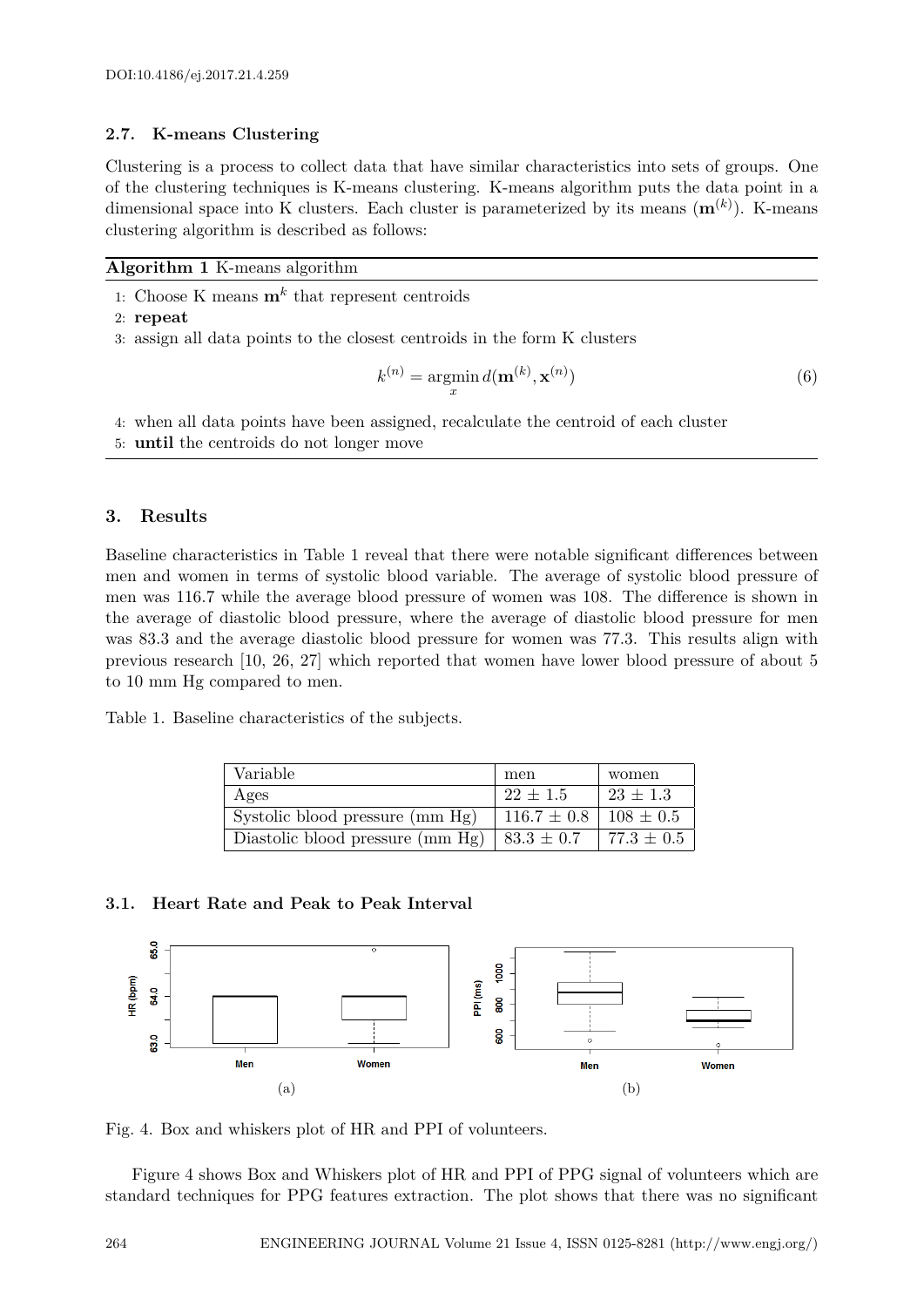Table 2. Probability of HR and PPI features.

| Test        |        | Heart rate   Peak to Peak Interval |
|-------------|--------|------------------------------------|
| p of F test | 0.3562 | 0.0053                             |
| p of T test | 0.3142 | 0.0032                             |

Table 3. Probability of features extraction from the PSD analysis.

| Test                                                             | <b>Frequency bands</b> |  |  |  |
|------------------------------------------------------------------|------------------------|--|--|--|
|                                                                  |                        |  |  |  |
| p of F test   1.25E-13   $0.005214$   $0.006430$   $0.4184930$   |                        |  |  |  |
| p of T test   $0.006070$   $0.023197$   $0.385169$   $0.2549640$ |                        |  |  |  |

difference between the HR of men and women. However, there was a significant difference between PPI features of men and women.

F and T Test of HRV and PPI are shown in Table 2. The value of p of F test of HR was *>* 0.005 which means that the variances were equal. The p value of T test of HR was also  $> 0.05$ that means the HR features of men and women were not different. Different results were shown by PPI features in which p value of PPI features is *<* 0.005 which reveals that the PPI values between men and women were different.

#### **3.2. Power Spectral Density**

The technique divides spectral components into four ranges of frequency bands which are different from HRV parameters. Two samples of men and women were taken for ranges frequency band dividing analysis. The frequency band ranges have been chosen based on the analysis which was conducted by comparing two samples of PSD of men and women as shown in Figure 5. The spectral component ranges are Frequency Band 1 (0.5-0.8 Hz), Frequency Band 2 (0.8-1.3 Hz), Frequency Band 3 (1.3-1.8 Hz) and Frequency Band 4 (1.8-2.5 Hz). Frequency Band 1 was chosen since most of men spectral components are within this band. Meanwhile, most of women's spectral components were within Frequency Band 2. Frequency Band 3 was selected because within this band most of men's spectral components show higher magnitude compared to women. Finally, Frequency Band 4 was chosen to provide an additional band even though men's and women's spectral component within this band showing no significant differences.

The four areas within the free frequency bands were computed . In order to obtain the features of the signals, the area relative (RA) to the total area was calculated as follows :

$$
RA = (AFB/TA) * 100;
$$
\n(7)

where AFB is the area within the frequency band and TA is the total area within all frequency bands. The box and whiskers graph of the relative area is shown in Figure 6.

In order to obtain the difference of the result from PSD analysis, the F and T test (two tailed) were conducted and the result is shown in Table 3. It shows that variances of relative area within Frequency Band 1, Band 2 and Band 3 were unequal since p-values of  $F$  test  $< 0.05$ . Meanwhile, Frequency Band 4 had an equal variance. However, the T test showed that only Frequency Band 1 and Frequency Band 2 provided significant a difference where p-values < 0.05 and there was no significant difference for Frequency Band 3 and Band 4.

#### **3.3. Detrended Fluctuation Analysis**

The data acquisition was performed to each subject which produced 15 PPG time series signal for men and 15 PPG time series signal for women. Each time series of the signal was analysed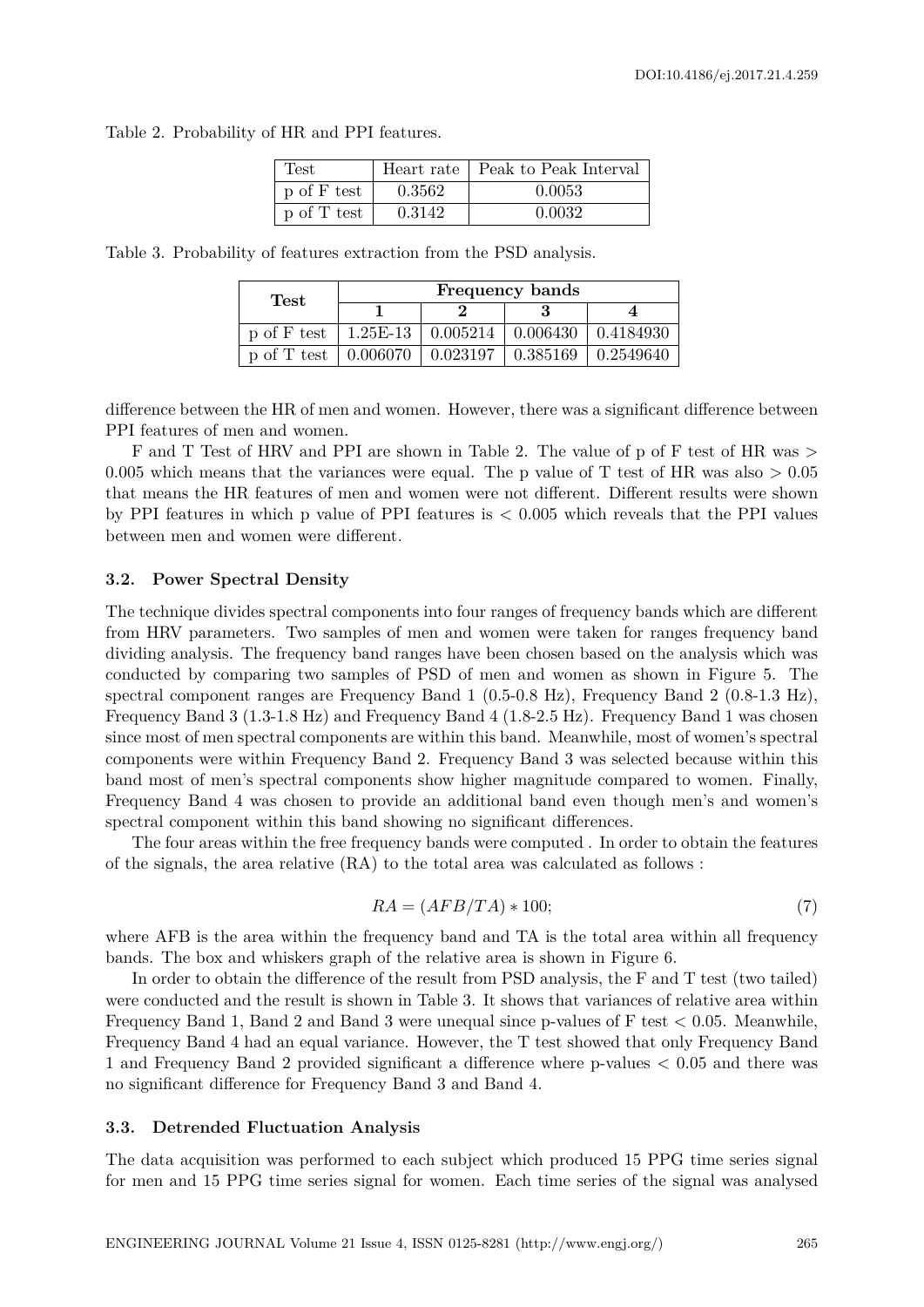

Fig. 5. Four ranges from two samples of PSD analysis of: (a) men; (b) women.



Fig. 6. Average of relative area of 4 frequency bands of men (M) and women (W).

using DFA. The DFA computation created 4 windows. The windows were multiple of two from 4 to 32 as shown in Figures 7(a) and 7(b).

Figure 8 shows the result of DFA computation of men (M) and women (W) for each window. The graphs show that for all windows,  $F(w)$  of women were higher than that of men. There were significant differences between the data of women and the data of men as the window increases. However, windows above 32 in this study were not considered because they generated almost similar features. Meanwhile, Hurst exponent result shows that the values were located between 0.5 and 1, which indicates that the DFA features of PPG signals of men and women had a memory or had a positive autocorrelation, as shown in Figure 9.

Table 4 shows the p-value of F-test and T-test. The results of F-test show that the p-values on width of window 4,8,16 and 32 were bigger than 0.05 which reveals that the variances of men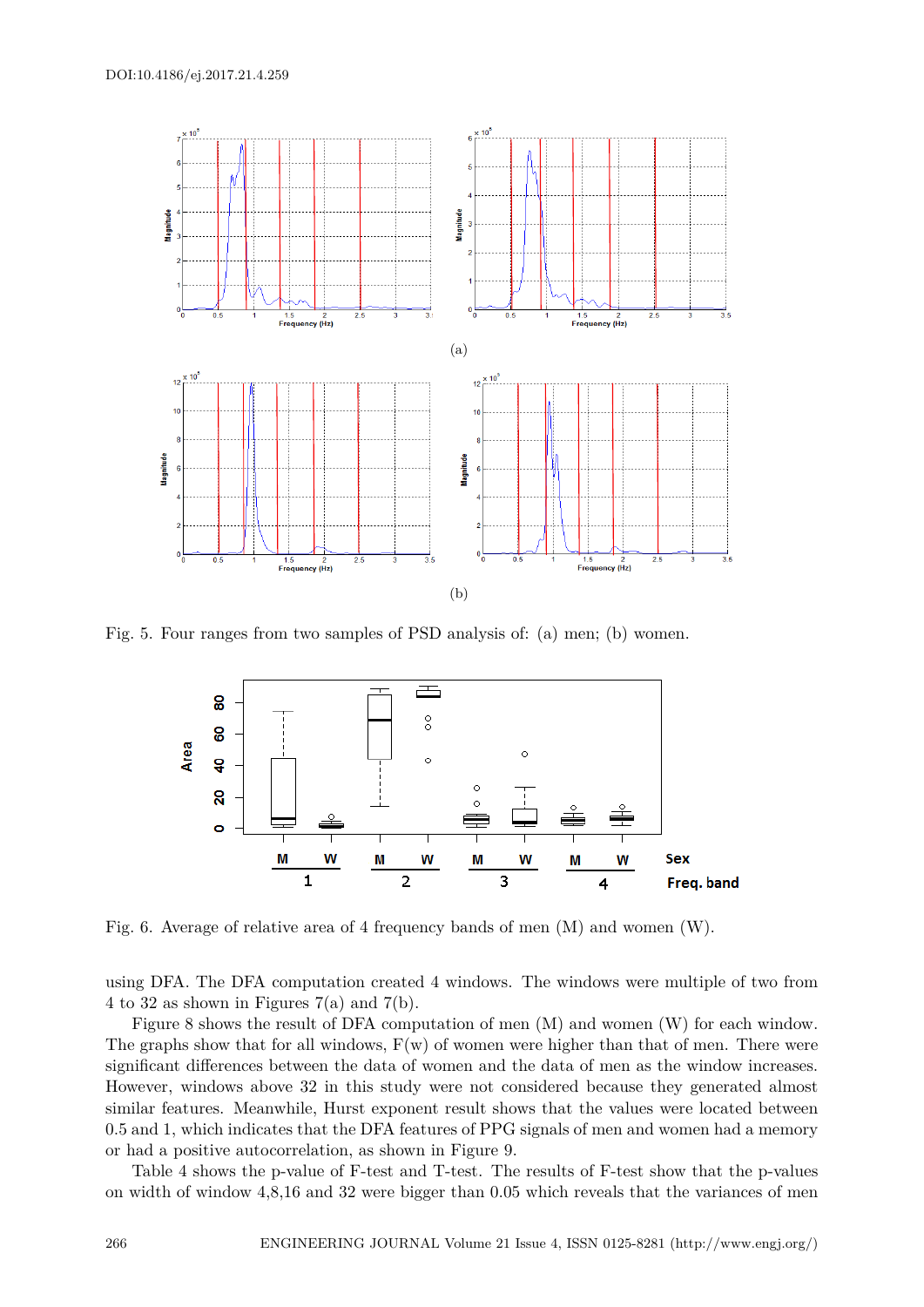

Fig. 7. The example of one of the features of average fluctuation  $F(w)$ : (a) men; (b) women.



Fig. 8. Average fluctuation  $F(w)$  of men  $(M)$  and women  $(W)$ .



Fig. 9. Box and whiskers graph of Hurst exponent of men's and women's features.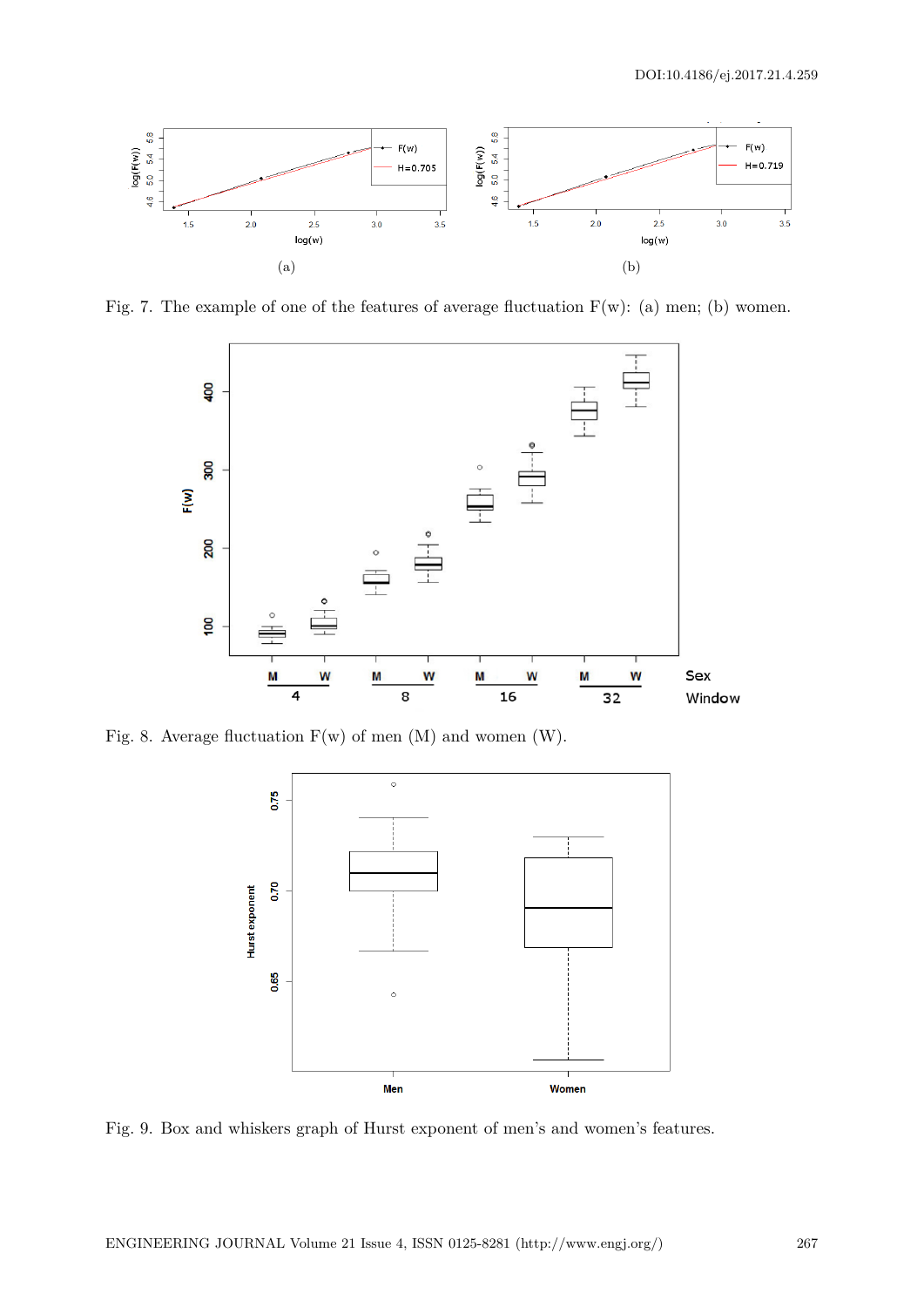#### DOI:10.4186/ej.2017.21.4.259



Table 4. Probability of features extraction from the DFA.

Fig. 10. K-means clustering plot of HR and PPI features.

and women were equal on these windows. Based on the F-test, the T-test was performed, where p-values on all windows were smaller than 0.05. Bigger windows were not considered because the value of p of T-test *>* 0.05. Both tests reveal that the data of men and women were significantly different on short windows and provides best results for the feature extraction. The technique indicates that the pattern behaviour and serial correlation of features data series of men and women were different in short windows.

#### **4. Discussion**

Clinically there is no significant difference in terms of blood pressure of men and women. However, after puberty, men tend to have higher blood pressure. Furthermore, after menopause women tend to have higher blood pressure than men at that age [26]. Blood pressure is influenced by various factors such as heart as the main organ of blood circulation, age and gender. [10] found considerable differences between HRV parameters of men and women.

K-means cluster analysis was used to evaluate the features of HR with PPI, PSD and DFA features using ELKI data mining software [28]. The result graphs are shown in Figure 10, 11 and 12. It shows that the features of HR with PPI, PSD and DFA were well separated into two groups of cluster memberships. The clustering result of HR with PPI is shown in Figure 10. It shows two memberships of groups for men and women and they were well separated. However, the plot also shows that HR features were identical between men and women features. The groups were separated by PPI features. Even though, the centroids were quite far from each other. Figure 11 shows the cluster memberships of PSD features. The plot shows the group membership for each band to others. It reveals that the features were grouped into two memberships. The centroids between two groups for each others were relatively far. However, there was an overlap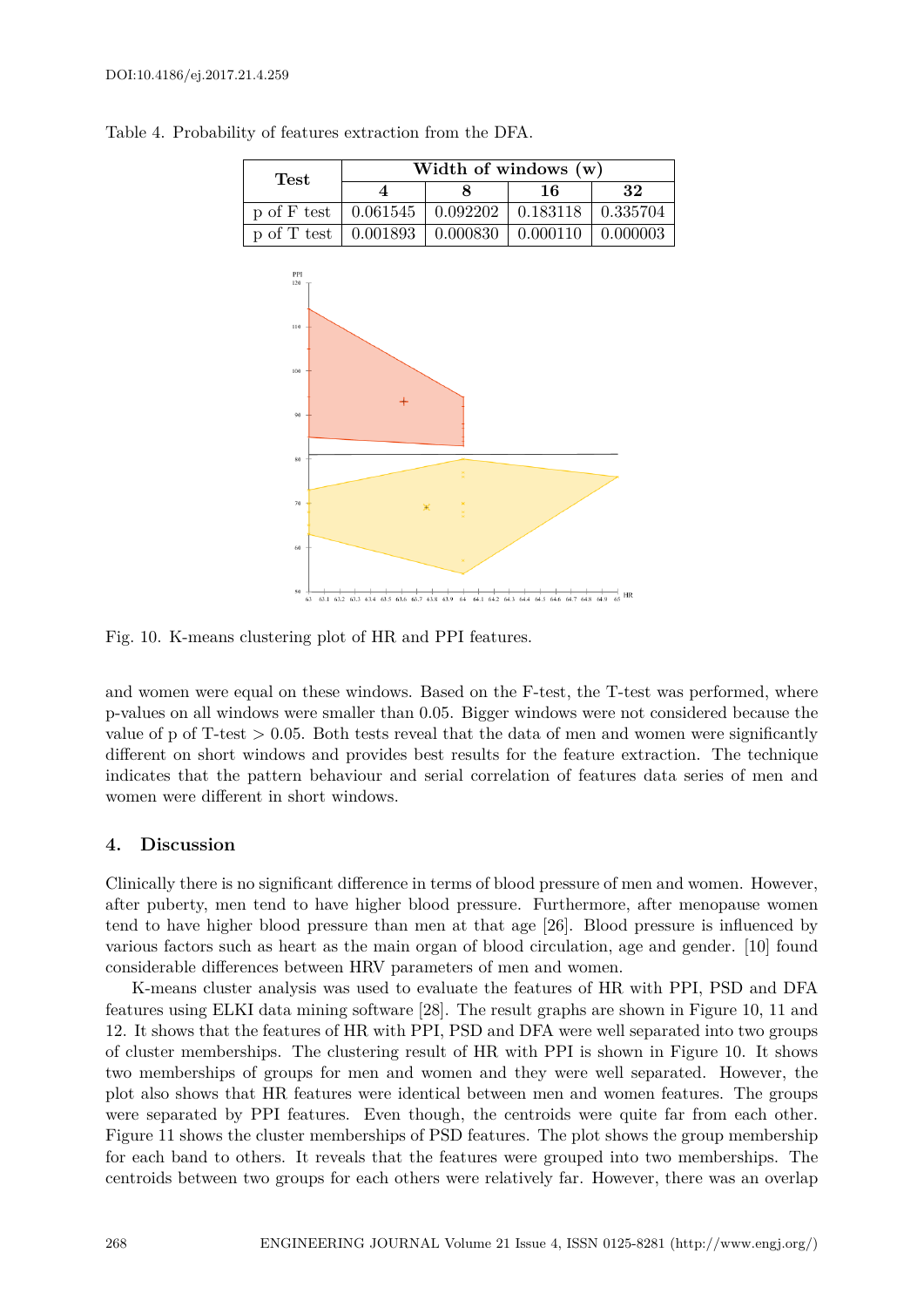of membership for Frequency Band 3 and Band 4. The final cluster centroids between the two groups were far.



Fig. 11. K-means clustering plot of PSD Features.



Fig. 12. K-means clustering plot of DFA Features.

The plot of K-means clustering for DFA features is shown in Figure 12. The plot shows results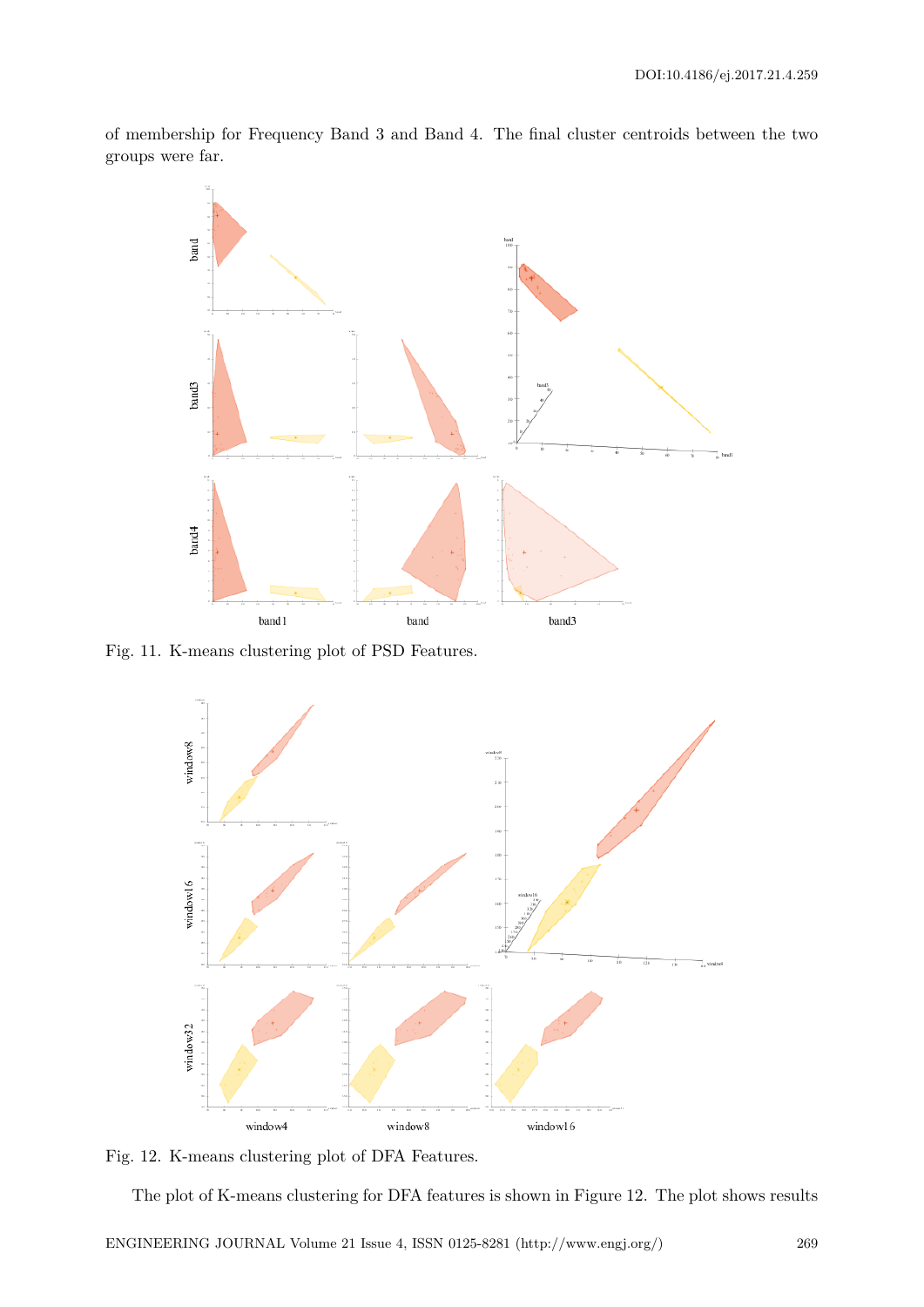identical to the PSD features plot in which the DFA features were divided into the two groups. It demonstrates that the features for each window were well grouped into two memberships. The centroids between two groups for all occasions were significantly far. Overlapping membership was not shown for all groups. The expected result was also shown in the final clustering in which the features can be distinguished into the two groups memberships.

The results demonstrate that features from all techniques could be clustered. However, PSD and DFA techniques provide more features that can provide more accurate result.

#### **5. Conclusions**

This research was conducted to determine the difference of PPG signals of men and women. The signals were analysed using PSD and DFA. As the comparison used standard features techniques, HR and PPI were calculated. The F-test and T-test were performed to distinguish the features of men and women for all techniques. There was no difference in HR features between men and women. Opposite result was shown by PPI features. The results reveal that there were significant differences features of men and women on Frequency Band 1 and Freqeuncy Band 2 using PSD technique and short windows (4,8,16 and 32) using DFA. To determine the difference of the data, F-test and T-test were conducted. The F and T test demonstrated that these two groups of data, men's and women's features were significantly different. A clustering analysis was applied to the features from all techniques to figure out whether the features can be distinguished into groups. K-means clustering was employed to collect similar features into groups. However, PSD and DFA techniques provided more features compared to HR with PPI. The results suggest that PSD and DFA are valuable methods for extracting the features of PPG signal and that the features could be used for classification purposes.

#### **References**

- [1] K. Shelley, "Photoplethysmography : Beyond the calculation of arterial oxygen saturation and heart rate," *Anesth. Analog*, vol. 105, pp. 1–6, 2007.
- [2] J. Allen, "Photoplethysmography and its application in clinical physiological measurement," *Physiological Measurement*, vol. 28, pp. 1–39, 2007.
- [3] S. Flemming and L. Tarassenko, "A comparison of signal processing techniques for the extraction of breathing rate from the photoplethysmogram," *International Journal of Biological and Medical Sciences*, vol. 2, pp. 232–236, 2007.
- [4] T. Fu, S. Liu, and K. Tang, "Heart rate extraction from photoplethysmogram waveform using wavelet multi-resolution analysis," *Journal of Medical and Biological Engineering*, vol. 29, pp. 229–232, 2008.
- [5] J. Laźaro, E. Gill, R. Bailoń, and P. Laguna, "Deriving respiration from the pulse photoplethymosgraphic signal," *Computing in Cardiolog*, vol. 38, pp. 713–716, 2011.
- [6] J. Lee and J. Nam, "Design of filter to reject motion artifacts of ppg signal by using two photosensors," *J. Inf. Commun. Converg. Eng.*, vol. 10, pp. 91–95, 2012.
- [7] M. Riley, S. Bonnette, N. Kuznetsov, S. Wallot, and J. Gao, "A tutorial introduction to adaptive fractal analysis," *Frontiers in Physiology*, vol. 3, pp. 1–10, 2012.
- [8] C. Peng, S. Havlin, H. Stanley, and A. Goldberger, "Quantification of scaling exponent and crossover phenomena in nonstationary heart beat time series," *Chaos*, vol. 5, pp. 82–87, 1995.
- [9] A. Otte, J. Hassler, and J. Brogowski, "Relationship between body mass index and predicted %fat in college men and women," *Journal Health, Physical Education, Recreation & Dance*, vol. 10, pp. 23–29, 2000.
- [10] S. Ryan, A. Goldberger, S. Pincus, J. Mietus, and L. Lipsitz, "Gender- and age-related differences in heart rate dynamics: Are women more complex than men?" *Journal of the American College of Cardiology*, vol. 24, pp. 1700–1707, 1994.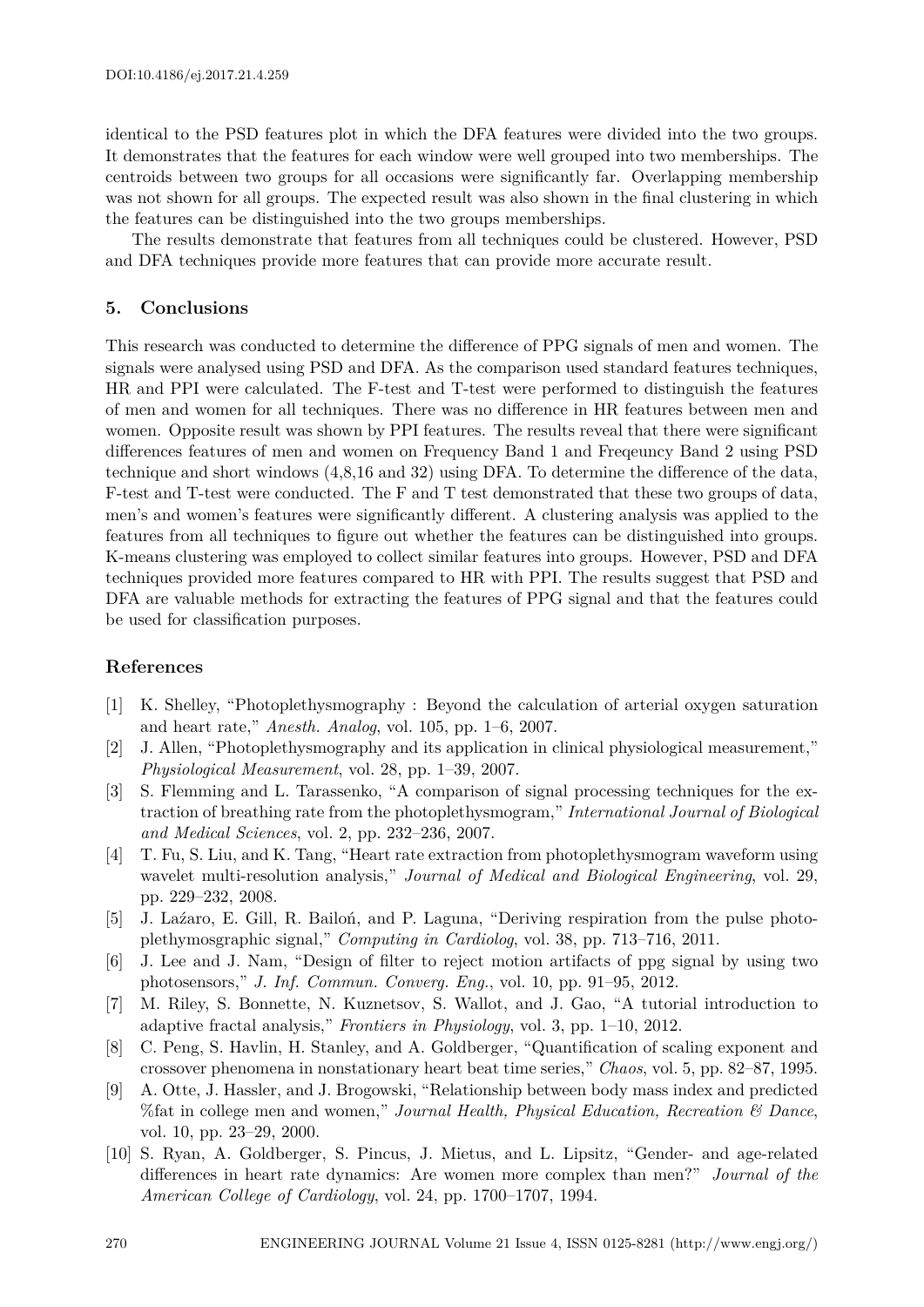- [11] P. Stein, R. Kleiger, and J. Rottman, "Differing effects of age on heart rate variability in men and women," *The American Journal of Cardiology*, vol. 80, pp. 302–305, 1997.
- [12] D. Ramaekers, H. Ector, A. Aubert, A. Rubens, and F. V. de Werf, "Heart rate variability and heart rate in healthy volunteers. is the female autonomic nervous system cardioprotective ?" *European Heart Journal*, vol. 19, pp. 1334–1341, 1998.
- [13] S. Saleem, M. Hussain, M. Khan, and S. Majeed, "Gender differences of heart rate variability in healthy volunteers," *Journal of Pakistan Medical Association*, vol. 62, pp. 422–405, 2012.
- [14] M. Elgendi, M. Jonkman, and F. Boer, "Applying the apg to measure heart rate variability," in *Computer and Automation Engineering (ICCAE), 2010 The 2nd International Conference*, 2010.
- [15] E. S. Hasan and J. Cáceres, "Heart rate variablity analysis based on photoplethysmographic signal," *Revista Cubana de Informatica Medica*, vol. 7, pp. 113–121, 2015.
- [16] V. Jeyhani, S. Mahdiani, M. Peltokangas, and A. Vehkaoja, "Comparison of hrv parameters derived from photoplethysmography and electrocardiography signals," in *Proceedings of 37th Annual International Conference of the IEEE Engineering in Medicine and Biology Society (EMBC)*, 2015, pp. 5952–5955.
- [17] R. Enriq́uez, M. Castellanos, J. Rodriq́uez, and J. Caćeres, "Analysis of the photoplethymosgraphic signal by means of the decomposition in pricipal components," *Physiological Measurement*, vol. 23, pp. 17–29, 2002.
- [18] T. Yazawa, K. Tanaka, and T. Katsuyama, "Detrended fluctuation analysis of heartbeat interval signal: Alternans lowers the scaling exponent of heartbeat fluctuation dynamics in animal models and humans," in *Proceedings of the 2008 International Conference on BioMedical Engineering and Informatics - Volume 02*, ser. BMEI '08. Washington, DC, USA: IEEE Computer Society, 2008, pp. 409–414. [Online]. Available: http://dx.doi.org/10.1109/BMEI.2008.314
- [19] Y. Tsuji, T. Asakawa, Y. Hitomi, A. Todo, T. Yoshida, and Y. Matsumoto, "Detrended fluctuation analysis of photoplethysmogarphy in diabetic nephropathy patiens on hemodialysis," *Brain and Health Informatics*, vol. 8211, pp. 218–224, 2013.
- [20] M. Hazrati, A. Erfanian, and U. Hofman, "Fractal components from electroencephalogram provide features for brain computer interface," *Analysis of Biomedical Signals and Images*, vol. 20, pp. 387–393, 2010.
- [21] J. Lee, D. Spiegel, S. Kim, J. Lee, S. Kim, B. Yang, J. Choi, Y. Kho, and J. Nam, "Fractal analysis of eeg in hypnosis and its relationship with hypnotizability," *Intl. Journal of Clinical and Experimental Hypnosis*, vol. 55, pp. 14–31, 2007.
- [22] T. Penzel, J. Kantelhardt, H. Becker, J. Peter, and A. Bunde, "Detrended fluctuation analysis and spectral analysis of heart rate variability for sleep stage and sleep apnea identification," *Computers in Cardiology*, vol. 30, pp. 307–310, 2003.
- [23] J. Kostis, A. Moreyra, M. Amendo, L. D. Pietro, N. Cosgrove, and P. Kuo, "The effect of age on heart rate in subjects free of heart disease," *Circulation*, vol. 65, pp. 141–145, 1982.
- [24] E. Migliaro, P. Contreras, S. Bech, A. Extangibel, M.Castro, R. Ricca, and K. Vicente, "Relative influence of age, resting hear rate and sedentary life style in short-term analysis of heart rate variability," *Brazilian Journal of Medical and Biological Research*, vol. 34, pp. 493–500, 2001.
- [25] Task Force of the European Society of Cardiology and the North American Society of Pacing and Electrophysiology, "Heart rate variability: Standards of measurement, physiological interpretation and clinical use," pp. 354–381, 1996.
- [26] J. Reckelhoff, "Gender differences in the regulation of blood pressure," *Hypertension*, vol. 37, pp. 1199–1208, 2001.
- [27] E. C. Pearce, *Anatomy and Physiology for Nurses*. Faber, 1966.